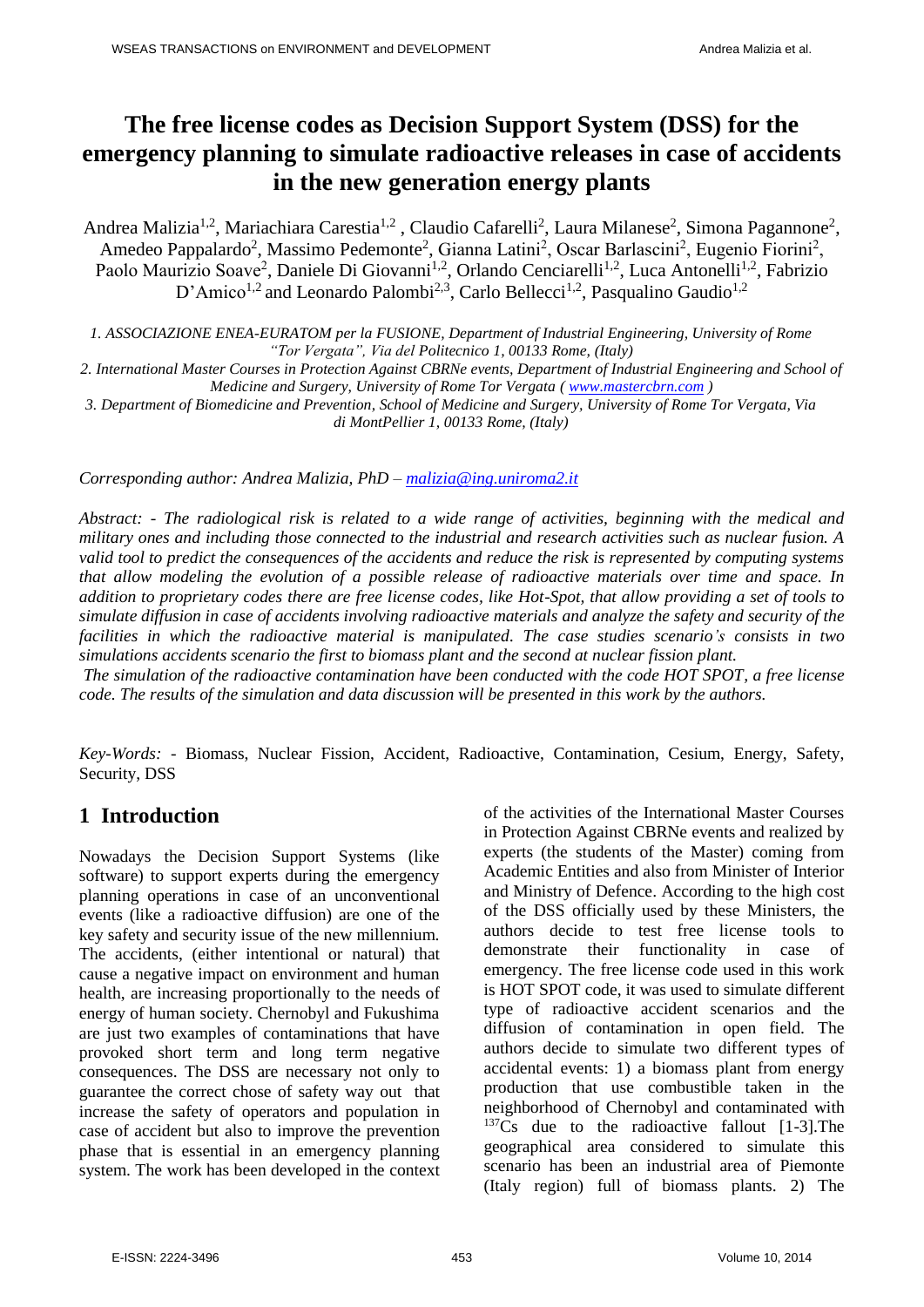radiological accident in the reprocessing plant at Tomsk, which occurred on 6th April 1993 during the reprocessing of irradiated reactor fuel at the Siberian Chemical Enterprise (SCE) in the Radio Chemicals Work (RCW) facility at Tomsk-7 that is has been widely described in the International Atomic Energy Agency publication "Radiological accident in the reprocessing plant at Tomsk in 1993. The HOT SPOT code has been used in the present paper to simulate the radioactive diffusion due to at two case studies accident. In this paper, the scenario together with the main results of the simulations will be presented, analyzed and discussed to understand the real possibility to use HOT SPOT as DSS during the prevention and/or intervention emergency phases.

## **2 Problem Formulation**

### **2.1 Case study 1**

Large parts of north-eastern Europe have been subject to fallout of radioactive nuclides "fallout" after the Chernobyl accident. These radioactive nuclides have been deposited on the ground at concentrations highly variable from area to area depending on the weather conditions and orography [1-3].

Many years after the event, the Cs-137 remains the dominant radionuclide contamination, since it has a medium half-life (30 years) and it is characterized by a high mobility in the environment.

The cesium is "moving" in ecosystems contaminated by passing from an array to another: from the atmosphere to the water and from the water back to the plants, soils, animals, humans and so on. If the radionuclides deposited on the ground, as a consequences of rain events, pass from the surface layers to the deeper ones becomes chemically available for roots uptake by trees. It happened after the nuclear disaster at Chernobyl, cesium has reached the deeper layers of the ground and has been "uptake" from the roots of forest trees thanks to competition mechanisms with the potassium ion, and the roots metabolize it [4].

The degree of contamination is different depending on whether and if the lands are cultivated or not. In farmlands, the continuous mixing causes the cesium homogenous distribution in various ground layers; if the land is not cultivated, the cesium has time to sink from the surface layers to the deep ones. The factors that make the ground a potential source of release are manifold: the composition of the soil in the percentage of clay and organic components, the pH, etc. .

Between the ground and the roots is established a balance of trade, maintained by the so-called "ionic labile pool" of ground which serves to provide bioavailable elements for the roots.

For those that are its chemical characteristics, the cesium in the ground is available only in a soluble form. It is absorbed by the roots of the plants that, with a delay of a few years, achieve a certain amount of cesium in the wood of trees grown on the contaminated ground.

Since of the half-life of cesium-137 about 30 years, it is still possible to detect the presence of radioactive material in the timber from areas affected by the Chernobyl disaster.

It has been decided to simulate the consequences of an accident in a biomass plant for energy production using combustible coming from areas situated in the neighborhood of Chernobyl. It has been choose the Piemonte a region north Italy of because of its high density of biomass plants (see Figure 1).



*Fig.1. Map of thermic plants in Piemonte. The red box represent the selected point in which the accidents has been simulated* 

The biomass plant selected for the simulation has an estimated medium annual consume of 3680 m<sup>3</sup> of wood combustible ("cippato"). The plant is active 130 days per year and the estimated daily medium consume of wood combustible is  $28 \text{ m}^3$  (almost 8400 Kg considering that a combustible with a medium weight of 300  $\text{Kg/m}^3$  and a humidity of 40%).

The height of emission point of the plant has been estimated at 15m with a diameter of 60cm in agreements with the real data of the plants.

The accident scenarios simulated are dispersion of <sup>137</sup>CS from chimney in different conditions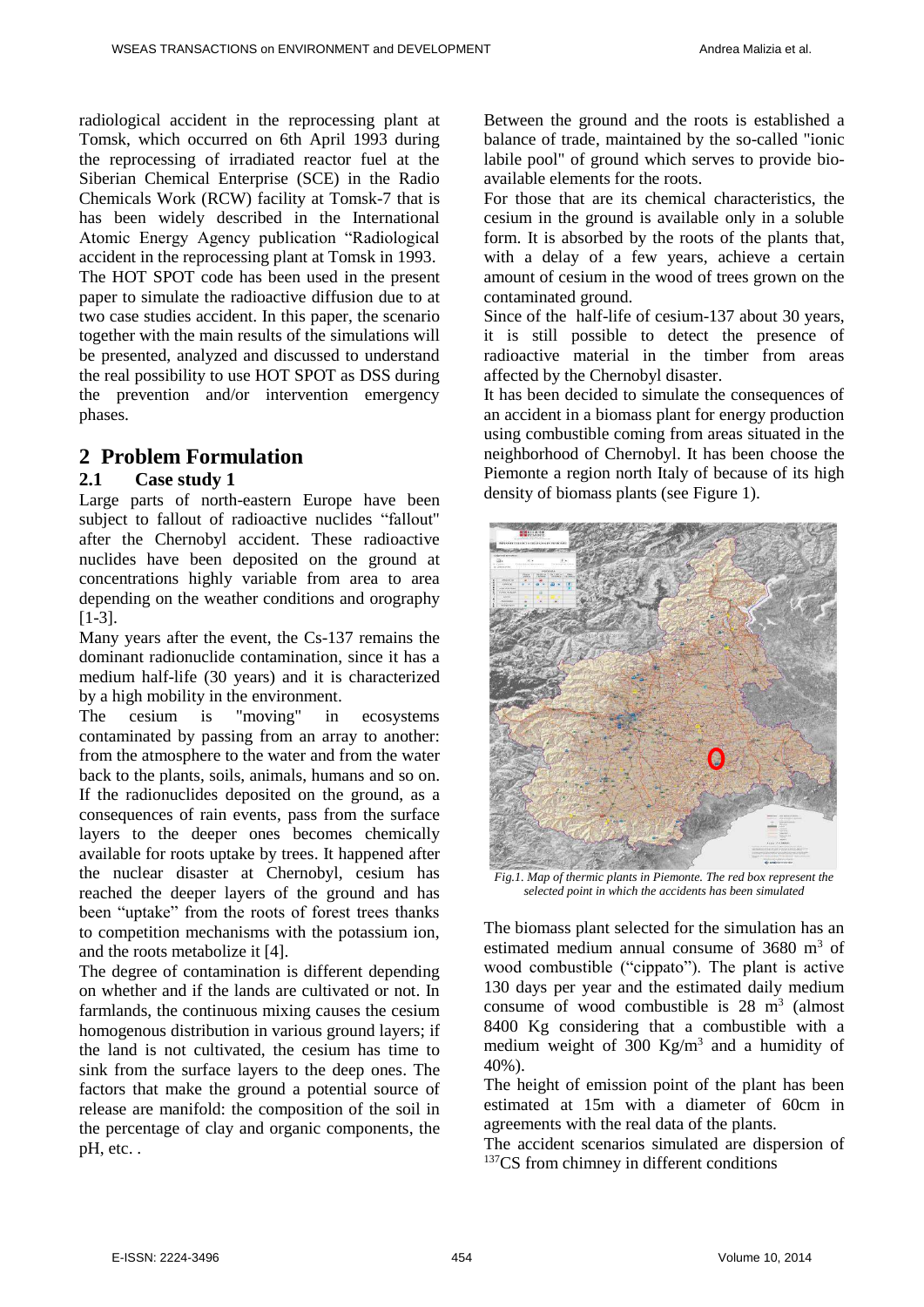### **2.2 Case study 2**

The reprocessing procedure for spent nuclear fuel in the RCW (Recirculated Cooling Water) facility requires subsequent steps in which irradiated standard uranium blocks were loaded into vessels and dissolved in concentrated nitric acid [28]. The resulting solution transferred to other vessels where it was prepared for extraction by adjusting the acidity and temperature. The stainless steel vessels, which had a volume of  $34 \text{ m}^3$  and incorporate a steam heating and cooling sleeve, were located in a series of cells below the ground level, with 2m thick concrete walls and a concrete roof. During this process, an essential step represented by the insufflation of compressed air in the vessel, which is necessary to ensure the mixing of the different solutions in order to avoid:

- The separation of the solutions;
- The exergonic reaction between the nitric acid solution and the organic solvent, mainly TBP (tributylphosphate).

This is a very critical step because a lack of compressed is one of the main causes of the accident and it is not possible to determine if it due to a human error or a plant failure. This phenomenon was the cause at Tomsk-7 of the energetic reaction between nitric acid and the organic substances that provoked an increase of temperature and increase of gas production. The operators endeavors to depressurize the vessel trough adjacent installations were unsuccessful because the amount of gas was higher than the one that could be vented through the stack so under these conditions the pressure rose up to 18 atm leading to the rupture of the vessel. The resulting shock wave was sufficiently intense to raise and displace the concrete slabs forming the roof of the cell causing a structural damage to the equipment room above. A schematic representation of the installation involved in the accident is showed in Figure 2. [28]

According to the technical documentation, during the accident the solutions in the vessel involved in the explosion was supposed to contain a total of:

- 449  $\pm$  120 g of Plutonium (specific activity of  $2.3$  TBq/kg);
- $\bullet$  8757  $\pm$  286 kg of Uranium (specific activity of 12.4 MBq)



*Fig. 2 : Schematic diagram of the installation which shows the location of the vessel and the rooms above involved in the accident[28]*

Corresponding to total activities of 1.0 TBq and 0.11TBq respectively [29].

These data are in contrast with those obtained from the cleanup operations conducted after the accident where:

- $\bullet$  577 ± 117 g of Plutonium
- $8707 \pm 350$  kg of Uranium

and were collected from the installation and the cell in which they were located. The authors of the IAEA report [28] state that this discrepancy may be due to the fact that part of the material recovered after the accident originated by previous extraction cycles.

A month after the accident, soil samples were collected for the assessment of the ground contamination on the SCE site and its proximity. The total beta and gamma activity detected was 4.3 TBq whose main contribution was due to the following radionuclides: 0.04TBq of <sup>103</sup>Ru, 0.92 TBq of  $106$ Ru, 0.80 TBq of  $95Zr$  and 2.54 TBq of  $95Nh$ 

In order to estimate the total activity released during the accident two models, based on the extrapolations derived from the levels of contamination, have been used. Both these models based on the Risø PUFF diffusion model, a three-dimensional model which simulates the release of Gaussian pollutant puffs predicting their concentration as they diffused and affected downwind by a horizontally homogeneous time-dependent wind, taking into account atmospheric characteristics such as turbulence intensity, potential temperature gradient, buoyant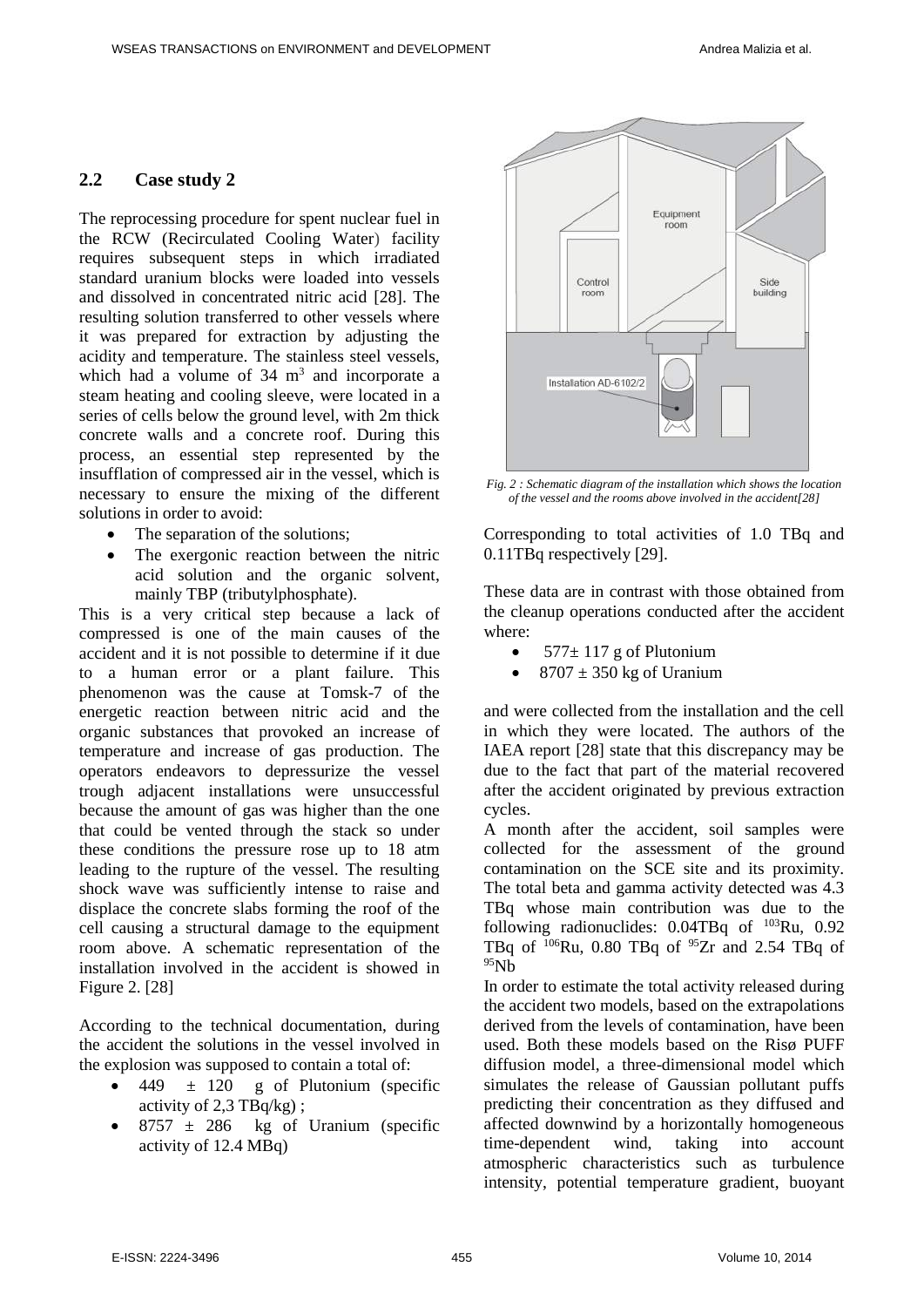heat flux and maximum mixing depth [30]. The first model (Model 1) makes the assumption of a release time of 15min and incorporated measurements of the radionuclide content taken from 11 snow samples

[31], while the second (Model 2) makes the assumption of an instant time release and incorporated measurement from 120 samples of snow and soil taken from 16 profiles across the area[32]. Estimates of the amount of different radionuclides evaluated from these two models are shown in table 1.

| Radionuclide | Model 1<br>activity<br>(Tbq) | Model 2<br>activity (TBq) |
|--------------|------------------------------|---------------------------|
| $106$ Ru     | 11.1                         | 7.9                       |
| $103$ Ru     | 0.37                         | 0.34                      |
| 95Nb         | 17.4                         | 11.2                      |
| 95Zr         | 7.8                          | 5.1                       |
| $^{14}Ce$    |                              | 0.37                      |
| 144Ce        |                              | 0.24                      |
| 125Sb        |                              | 0.10                      |
| $^{239}Pu$   | $7.4 \cdot 10^{-3}$          | $5.2 \cdot 10^{-3}$       |
| <b>Total</b> | 36.7                         | 25.3                      |

*Tab. 1 : Estimated activity (TBq) released during the accident [28].*

The releases due to the accident started in two different places:

- 1. through breaches in the walls at a height of 15-30 m which accounted for 50-60% of the activity released,
- 2. the roof at a height of 100-150 m.

Furthermore, the measurement of the ground contamination showed a singularity consisting in the presence of two maxima in the deposited activity across the contaminated area at right angles to the direction of the release at distances up to 12km from the Radio Chemical Works (RCW).

The authors of the report state that this pattern could be explained assuming that the release originating from the roof and the walls of the RCW are combined together with the wind directions which, for the different heights are considered different (190 degrees at ground level and 210 degrees at 100-200m height) [28].

## **3 Materials and methods 3.1 HOTSPOT code**

The HotSpot Health Physics code and HotSpot codes are aimed at providing emergency response personnel and emergency planners with a fast, fieldportable set of software tools for evaluating incidents involving radioactive materials [5]. The software is also used for safety analysis of facilities handling radioactive materials.. It is designed for near-surface releases, short-range (less than 10 km) dispersion, and short-term (less than 24 hours) release duration. The HotSpot codes are continuously updated to incorporate the most current and approved radiological dose conversion data and methodologies. These codes are based on the well-established Gaussian Plume Model (GPM). Main advantages of the Gaussian plume models are: 1) short computation time, 2)extensive validation and broad acceptance worldwide. For the evaluation of radiological scenarios, HotSpot uses the methods of radiation dosimetry recommended by the International Commission on Radiological Protection (ICRP) [6] and the US Environmental Protection Agency's (EPA) Federal Guidance Reports No. 11, 12 and 13 [7-9]. In order to simulate different meteorological conditions HOT SPOT allows the selection of the Pasquill classes.

#### **3.1.1 Pasquill Classes used in HOT SPOT**

Meteorologists distinguish several states of the local atmosphere: A, B, C, D, E, F. These states can be tabulated as a function of weather conditions, wind speed and time of day. According to the stability class, the attack can result in a wide spectrum of lethal effects. Therefore, the potential terrorist will certainly consider those, just as it happens by warplanners, so that the lethal effects are maximized. The stability of the atmosphere depends on the temperature difference between an air parcel and the air surrounding it. Therefore, different levels of stability may depend on the temperature difference between the air Parcel and the surrounding air. [10- 11].

The stability classes used for this work are referred to Pasquill – Gifford stability [10]. Stability classes A, B, and C refer to daytime hours with unstable conditions. Stability D is representative of overcast days or nights with neutral conditions. Stabilities E and F refer to night time, stable conditions and are based on the amount of cloud cover. Thus, classification A represents conditions of the greatest instability, and classification F reflects conditions of the greatest stability.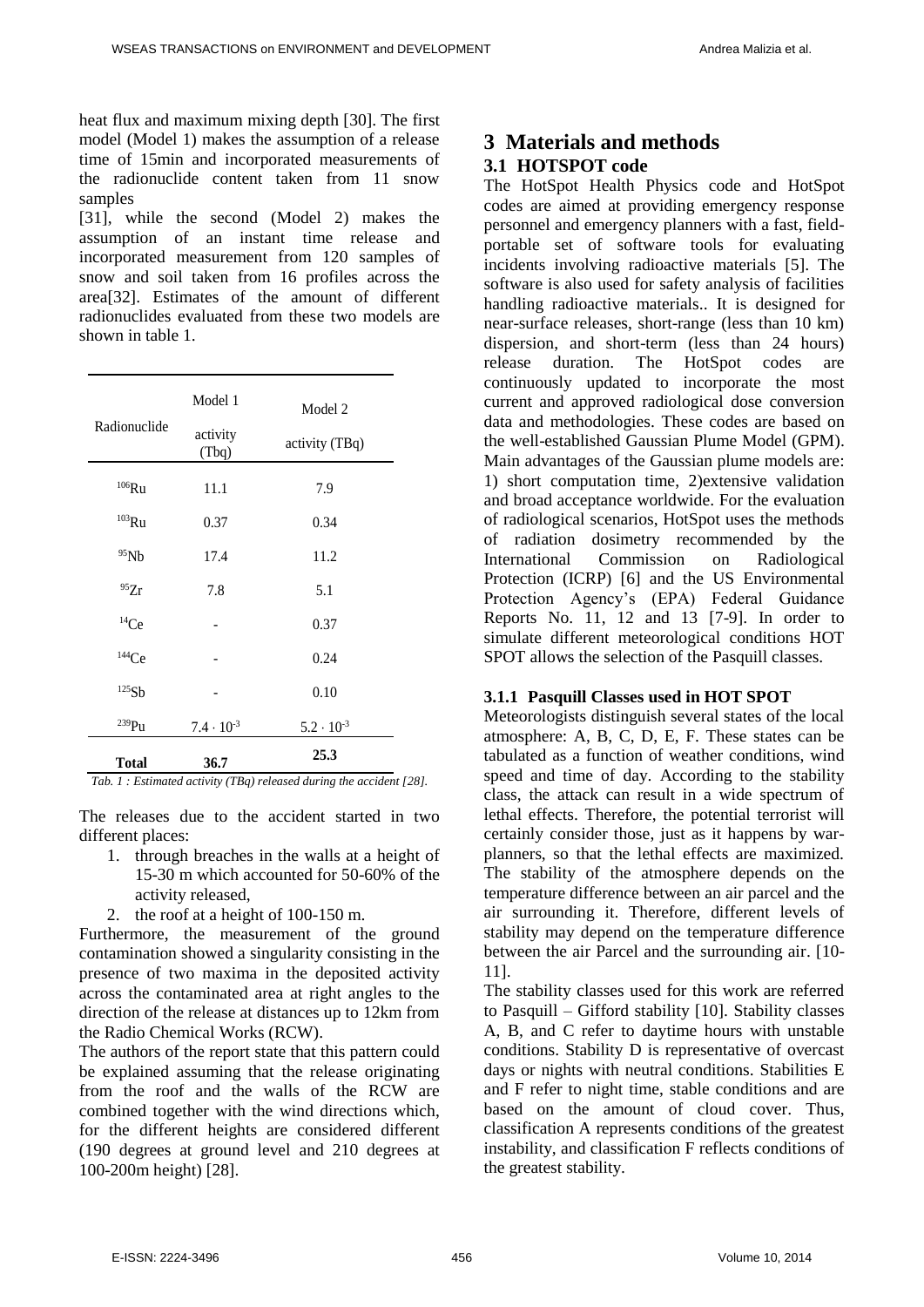## **3.2 SELECTION OF BUONDARY CONDITIONS**

### **3.2.1 Case study 1**

The authors, expert in simulation of unconventional events [12-19, 24-27], choose the model "General Plume" to simulate the accident that is ideal for the radioactive release from a chimney [17,19,23]. After that the principal boundary conditions has been uploaded in the GUI (Graphical User Interface) of the software (see Figure 3).



*Fig.3. Source term condition uploaded in HOT SPOT GUI* 

In order to estimate the contamination values of  $137Cs$  in the wood has been considered the data from a technical report by University of Pavia [20]. The maximum level of contamination detected have been 320 Bq/Kg for combustible wood ("cippato") and 40000 Bq/Kg for ashes. The combustion of wood generates 85% of volatile substances, the 14% of carbon and the 1% of ashes so in the simulation the authors consider only the activity of combustible wood as value of contamination. The reality, as reported in [21], the use of ashes is considered the worst for human health, but it is not considered in this work.

The accident scenarios simulated have been two. In table 2 are reported the two different meteorological conditions:

| <i><b>Scenario</b></i> | Wind speed<br>(at 15 m) | <b>Stability</b><br><b>Class</b> | Wind<br><b>Direction</b> |
|------------------------|-------------------------|----------------------------------|--------------------------|
|                        | $3 \text{ m/s}$         | $\subset$                        | 225<br>(from SW)         |
|                        | $0.5 \text{ m/s}$       | D                                | 225<br>(from SW)         |

*Tab. 2. Meteorological conditions* 

For both the scenarios, the height of the emission point is 15 meters and the sampling times has been fixed at 30 minutes. The DFC library used is the

FGR 11 that allows to include the phenomena of reflection on ground and resuspension of particulate [23]. The value of the mean respiratory flux has been fixed at 3,33 x  $10^{-4}$  m<sup>3</sup>/s (as described for a population with a medium intensity activity). The values of TEDE (Total Effective Dose Equivalent) as sum of equivalent dose for each organ in the body (both for external and internal deposition) have been added together with the values of radioactivity on the ground (see Figure 4).

| Models                                         | Source Term                                                                                                                                            | Meteorology                  | Receptors                                                                                       | <b>Setup</b>                | Output                                                                                    |
|------------------------------------------------|--------------------------------------------------------------------------------------------------------------------------------------------------------|------------------------------|-------------------------------------------------------------------------------------------------|-----------------------------|-------------------------------------------------------------------------------------------|
| Terrain<br>$C$ City:                           | <sup>6</sup> Standard: Conservative Option<br>Large Metropolitan Area                                                                                  |                              | Radiological Units<br>Classic (rem, rad, Ci)<br>$\sqrt{2}$<br>SI (Sievert Gray, Bq)<br>$\sigma$ |                             | Distance Units<br>C Metric<br>$C$ English                                                 |
| Wind Ref Height-<br>15 meters<br>Mixing Layer- | Sample Time<br>30 min                                                                                                                                  |                              | G Simple<br>C Complex                                                                           | Default HotSpot Vertical AF | Source Geometry - Explosion Model AF Distribution<br><b>F</b> Change/View AF Distribution |
| Enable Inversion                               | Ground Shine & Resuspension<br>V Include Ground Shine (Weathering Correction Factor: None)                                                             |                              | DCF Library<br>FGR11<br>$C$ FGR 13                                                              |                             | C Acute (30-days)                                                                         |
|                                                | ○ Include Resuspension (Resuspension Factor: Maxwell-Anspaugh)<br>Change Exposure Parameters<br>Exposure Time: (Start 0,00 hours; Duration: 4,00 days) |                              |                                                                                                 |                             |                                                                                           |
|                                                |                                                                                                                                                        |                              |                                                                                                 |                             |                                                                                           |
| Contour Values<br>TEDE (Sv)<br>Inner 1.00E-01  | Inner                                                                                                                                                  | Deposition (kBq/m2)<br>10.00 |                                                                                                 | 0 cm/sec                    | Non-respirable Deposition Velocity                                                        |

*Fig.4. Setup condition uploaded in HOT SPOT GUI* 

The boundary conditions foresee also three different bands: internal, medium and external, that are graphically represented as three different zones of the plume in the contaminated zone. The TEDE and the ground deposition represent the values of highest interest for an analysis on radioactive particulate contamination. The last boundary condition selected has been the modality "compass" on data output that allows a representation of all the area potentially involved during the contamination in accordance with wind variation [18,19].

#### **3.2.1 Case study 2**

During the release took place the wind was blowing at a speed of 8-13 m/s, from a southwesterly direction and due to the snow that was falling [28] the sky must have been highly overcast; these two variables affect the spread of the contamination due to an atmospheric release. A parameter which takes into consideration these meteorological aspects to define the turbulence status of the system under investigation is the Pasquill's stability class which is also a parameter used in the HotSpot code. In this particular case, the meteorological conditions during the accident are coherent with the Pasquill's stability class "D" which means the absence of turbulence. The falling snow also increased the dry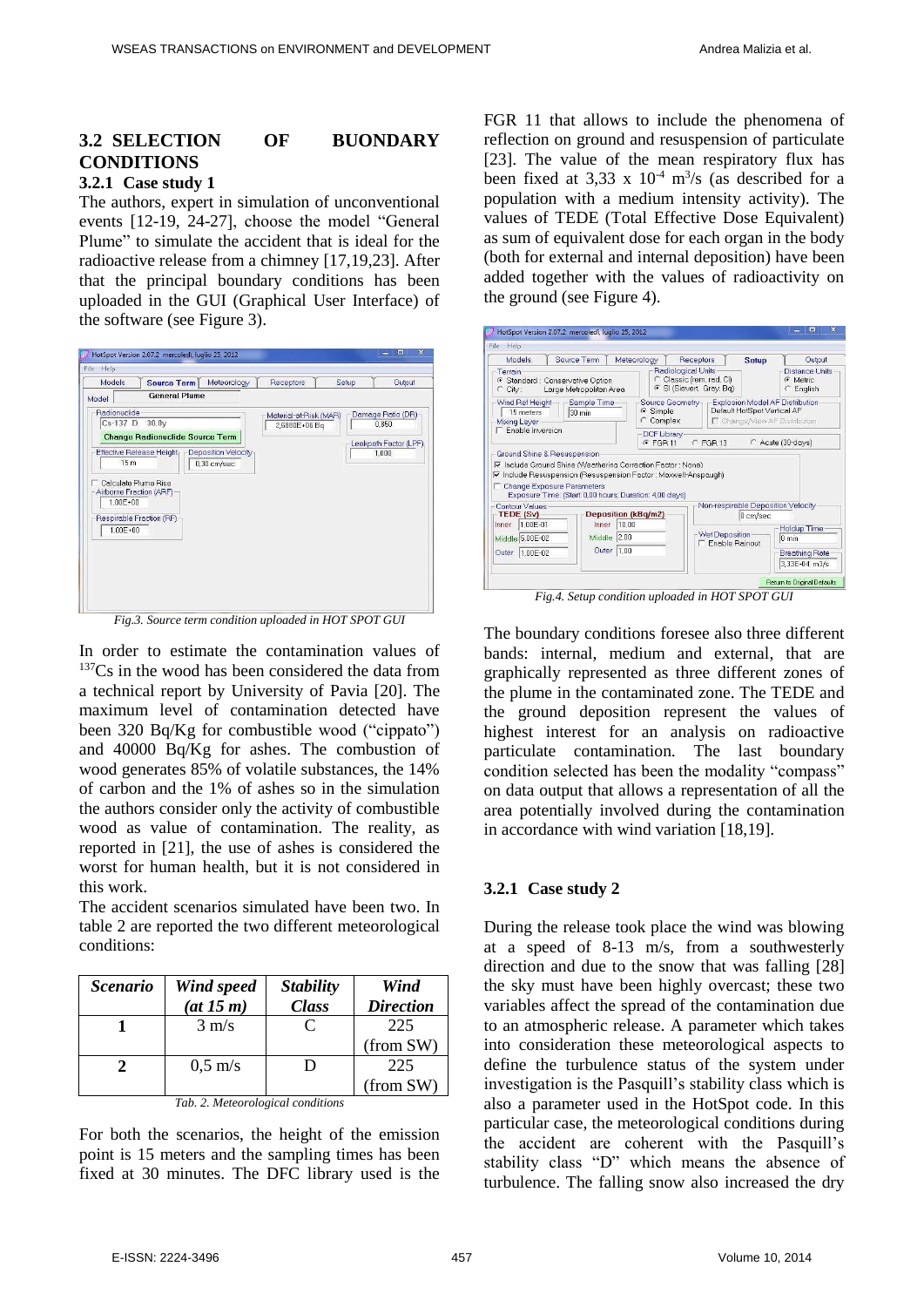deposition velocity of the particles released of a factor of ten taking into account also the dry deposition velocity estimated to be  $1,0x10^{-3}$  ms<sup>-1</sup>, in fact the estimated deposition velocity for all the gamma and beta emitters varied between 0.15 and 0.20ms-1 . The HotSpot model chosen for the benchmark was "General Explosion". This model allows the user to specify the quantity of high explosive (TNT equivalent) which caused the explosion; the default value of the code is 1 lb (a conservative estimate of the TNT equivalent of an exploding vehicle gas tank [33] which resulted appropriate also for simulating the rupture of the vessel due to the high pressure). The IAEA report did not provide sufficient data regarding the initial content of <sup>106</sup>Ru. It did provide the estimated activity released during the accident according to two different dispersion models which ranged between 7.9 and 11.1 TBq. Starting from this experimental evidence, the authors selected the mean value of 9.5 TBq supposed to be an appropriate value for the "Source Term". Furthermore, since this was an estimate of the <sup>106</sup>Ru already deposited on the ground, the default value of 1.0 for the Damage Ratio (the fraction of the MAR actually impacted in the release scenario) has been chosen, meaning that all the MAR was released. Since the explosion created a breach in the roof and side walls of the installation, no filtration mechanism could have mitigated the release of the MAR. The software evaluates this feature in terms of "Leakpath Factor" ( i.e. the fraction of the MAR that passes through some confinement or filtration mechanism: a value of 1.0, chosen for the benchmark, is representative of the absence of such mechanisms). The Deposition Velocity estimated for the deposition of the beta-gamma emitters was of about 0.20ms-1 [34] and this was the value chosen for the benchmark. As mentioned above, the simulations were divided in two distinct groups of<br>scenario named "Simulations 190°" and scenario named "Simulations 190°" and "Simulations 210°" with regard to the different wind directions assuming the release of the 65% of the total <sup>106</sup>Ru activity and the release of 35% of the total  $^{106}$ Ru activity (6,175 TBq and 3,325 TBq respectively). The "General Explosion" one does not allow the user to set the release height. The only parameters introduced to "simulate" different meteorological conditions at different height were the wind speed  $(5 \text{ ms}^{-1} \text{ and } 10 \text{ ms}^{-1})$  and the stability Pasquill classes D and C, which are the first and second more probable stability classes for the height of 20 and 125 m [35] (used in the simulations as mean value for the release height). Furthermore, for each scenario, different sample times have been considered. Finally, since the duration of the release could not be assessed during the accident, two different sample times have been chosen for each simulation in order to evaluate both: an instantaneous (1min sample time) and time protracted release (10min sample time). Options and values for the simulations are shown in Table 3 and Table 4.

|                                          |                                               |                                        |                                                    | Simulations 190°                            |                           |                                                     |                                                    |                       |
|------------------------------------------|-----------------------------------------------|----------------------------------------|----------------------------------------------------|---------------------------------------------|---------------------------|-----------------------------------------------------|----------------------------------------------------|-----------------------|
| Model                                    |                                               |                                        |                                                    |                                             | <b>General Explosion</b>  |                                                     |                                                    |                       |
| <b>Source Term</b>                       |                                               |                                        |                                                    |                                             |                           |                                                     |                                                    |                       |
| Radionuclide                             |                                               | Ru-106 W 368.2 d                       |                                                    |                                             |                           |                                                     |                                                    |                       |
| Material-at-<br>Risk                     |                                               | 6,175 TBq                              |                                                    |                                             |                           |                                                     |                                                    |                       |
| Deposition<br>Velocity                   |                                               | $20 \text{ cm} \text{s}^{-1}$          |                                                    |                                             |                           |                                                     |                                                    |                       |
|                                          |                                               | Simulation 190° D<br>Simulation 190° C |                                                    |                                             |                           |                                                     |                                                    |                       |
|                                          | $190^\circ$ D WS 5 ms <sup>-1</sup><br>$me-1$ |                                        |                                                    | 190° D WS 10                                |                           | $190^\circ$ C WS 5 ms <sup>-1</sup><br>$\mathbf{1}$ | 190 C WS 10 ms<br>$\mathbf{1}$                     |                       |
| <b>Meteorology</b>                       |                                               |                                        |                                                    |                                             |                           |                                                     |                                                    |                       |
| 10-meter-<br>wind-speed                  |                                               | $5 \text{ ms}^{-1}$                    |                                                    | $10 \text{ ms}^{-1}$<br>$5 \text{ ms}^{-1}$ |                           |                                                     |                                                    | $10$ ms <sup>-1</sup> |
| Wind<br><b>Direction</b>                 | $190^\circ$                                   |                                        |                                                    | $190^\circ$                                 |                           | $190^\circ$                                         | $190^\circ$                                        |                       |
| <b>Stability Class</b>                   | D                                             |                                        | D                                                  |                                             |                           | $\overline{C}$                                      |                                                    | $\overline{C}$        |
|                                          | <b>ST 10</b><br>min                           | $ST1$ min                              | <b>ST 10</b><br>min                                | ST1<br>min                                  | <b>ST 10</b><br>min       | ST1<br>min                                          | <b>ST 10</b><br>min                                | ST1<br>min            |
| <b>Setup</b>                             |                                               |                                        |                                                    |                                             |                           |                                                     |                                                    |                       |
| Sample time                              | $10 \text{ min}$                              | 1 min                                  | $10 \text{ min}$                                   | 1 min                                       | $10 \text{ min}$          | 1 min                                               | $10 \text{ min}$                                   | $1$ min               |
| Non-respirable<br>Deposition<br>Velocity | 20<br>$\mathrm{cm}\mathrm{s}^{-1}$            | $20$ cms <sup>-1</sup>                 | $20$ cms <sup><math>-</math></sup><br>$\mathbf{L}$ | 20<br>$cms^{-1}$                            | 20 cms <sup>-</sup><br>I. | 20<br>$cms^{-1}$                                    | $20$ cms <sup><math>-</math></sup><br>$\mathbf{1}$ | 20<br>$\rm cm s^{-1}$ |

*Tab. 3: Options and values for: a) Simulations 190°(unmodified HotSpot default values are not shown).* 

|                                          |                                      |                                        |                          | Simulations 210°          |                                       |                                         |                        |                                |  |
|------------------------------------------|--------------------------------------|----------------------------------------|--------------------------|---------------------------|---------------------------------------|-----------------------------------------|------------------------|--------------------------------|--|
| Model                                    |                                      | <b>General Explosion</b>               |                          |                           |                                       |                                         |                        |                                |  |
| <b>Source Term</b>                       |                                      |                                        |                          |                           |                                       |                                         |                        |                                |  |
| Radionuclide                             |                                      | Ru-106 W 368.2 d                       |                          |                           |                                       |                                         |                        |                                |  |
| Material-at-<br>Risk                     |                                      | 3,325 TBq                              |                          |                           |                                       |                                         |                        |                                |  |
| Deposition<br>Velocity                   |                                      | $20 \text{ cm s}^{-1}$                 |                          |                           |                                       |                                         |                        |                                |  |
|                                          |                                      | Simulation 210° C<br>Simulation 210° D |                          |                           |                                       |                                         |                        |                                |  |
|                                          |                                      | $210^\circ$ D WS 5 ms <sup>-1</sup>    |                          | 210° D WS 10<br>$ms^{-1}$ |                                       | $210^{\circ}$ C WS 5 ms<br>$\mathbf{1}$ |                        | 210 C WS 10 ms<br>$\mathbf{1}$ |  |
| <b>Meteorology</b>                       |                                      |                                        |                          |                           |                                       |                                         |                        |                                |  |
| 10-meter-<br>wind-speed                  |                                      | $5$ ms <sup>-1</sup>                   | $10$ ms <sup>-1</sup>    |                           | $5$ ms <sup>-1</sup>                  |                                         | $10 \text{ ms}^{-1}$   |                                |  |
| Wind<br>Direction                        |                                      | $210^\circ$                            | $210^\circ$              |                           |                                       | $210^\circ$                             |                        | $210^\circ$                    |  |
| <b>Stability Class</b>                   | $\overline{D}$                       |                                        | $\overline{D}$           |                           | $\overline{C}$                        |                                         | $\overline{C}$         |                                |  |
|                                          | <b>ST 10</b><br>min                  | ST <sub>1</sub> min                    | <b>ST 10</b><br>min      | ST1<br>min                | <b>ST 10</b><br>min                   | ST1<br>min                              | <b>ST 10</b><br>min    | ST1<br>min                     |  |
| <b>Setup</b>                             |                                      |                                        |                          |                           |                                       |                                         |                        |                                |  |
| Sample time                              | $10 \text{ min}$                     | $1$ min                                | $10 \text{ min}$         | 1 min                     | $10 \text{ min}$                      | 1 min                                   | $10 \text{ min}$       | $1$ min                        |  |
| Non-respirable<br>Deposition<br>Velocity | 20<br>$\mathrm{cm}\,\mathrm{s}^{-1}$ | $20$ cms <sup>-1</sup>                 | 20 cms <sup>-</sup><br>1 | 20<br>$cms^{-1}$          | $20$ cms <sup>-</sup><br>$\mathbf{1}$ | 20<br>$cms^{-1}$                        | 20 cms<br>$\mathbf{1}$ | 20<br>$cms^{-1}$               |  |

*Tab. 4: Options and values for: a) Simulations 210°(unmodified HotSpot default values are not shown).*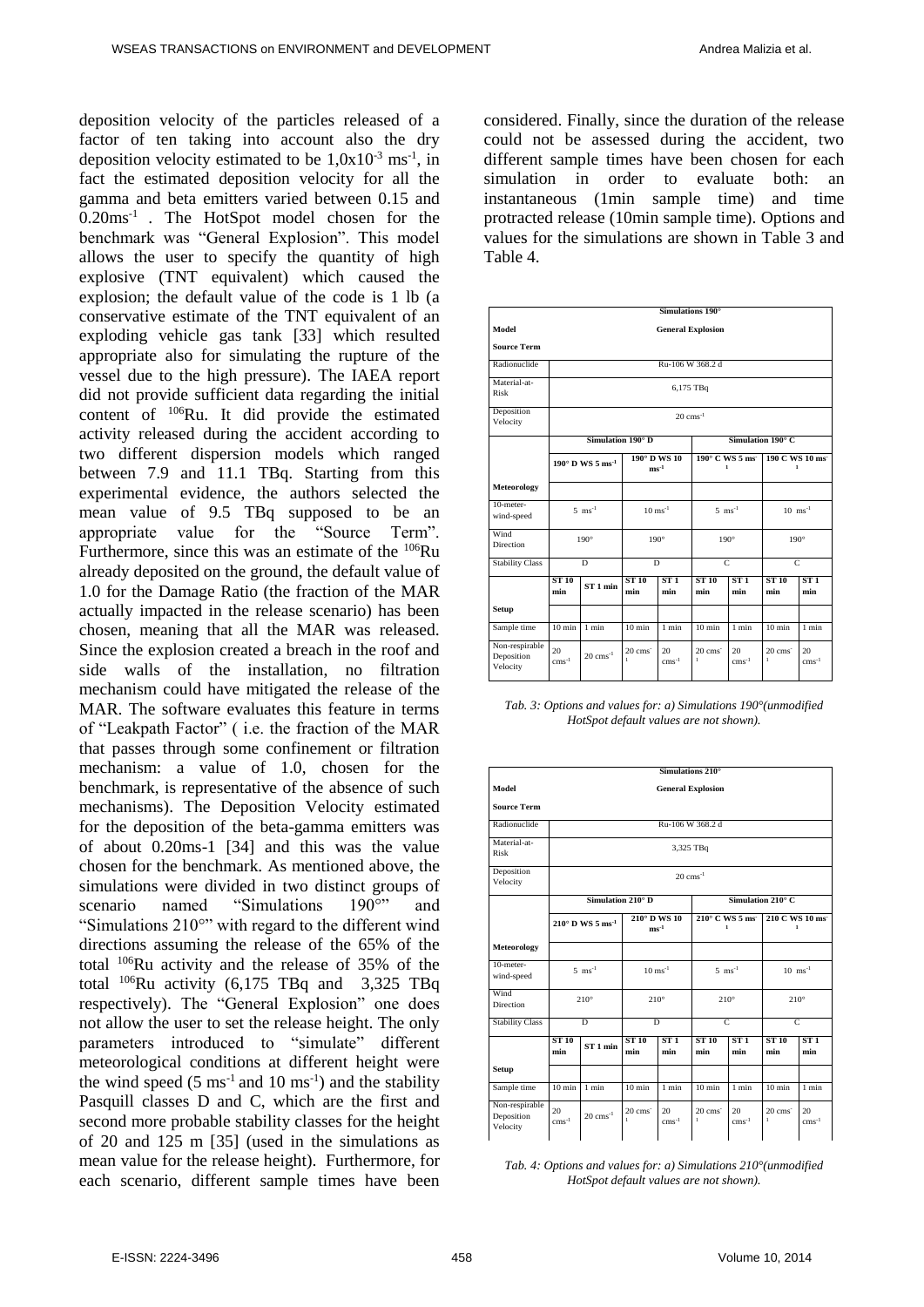The ground contamination data available for <sup>106</sup>Ru have been detected at the distance of 4.5km, 7.0km and 12.0km in a northwesterly direction from the point of the release. For this reason, the default values for the "Receptors" were modified in order to obtain the x and y coordinates which corresponded to those downwind distances for both wind directions (190° and 210°): their values are shown in Table 1. The z coordinate, which identifies the receptor's height from the ground has a default value of 1.5m, this value has not been modified since it is irrelevant when analyzing the ground deposition. Values of x and y coordinates for downwind distances of 4.5km, 7.0km and 12.0km for the two wind directions 190° and 210° are shown in Table 5.

| Downwind<br>distance | <b>Simulations</b><br>$190^\circ$ |        | <b>Simulations</b><br>$210^\circ$ |          |
|----------------------|-----------------------------------|--------|-----------------------------------|----------|
| Кm                   | x (km)                            | (km)   | $\mathbf x$<br>(km)               | $y$ (km) |
| 4.5                  | 0,718                             | 4,432  | 2,250                             | 3,897    |
| 7.0                  | 1,216                             | 6,894  | 3,500                             | 6,062    |
| 12.0                 | 2,084                             | 11,818 | 6,000                             | 10,392   |

*Table 4 : Spatial coordinates for downwind distance of 4.5 km, 7.0 km and 12.0 km.* 

## **4 Problem Solution**

### **4.1 Case study 1**

### **4.1.1 Results of Accident Scenario 1**

The first result analyzed (figure 5) is the general plume graph (represented in a polar coordinate system the release point located at axes origin). It is a picture of the plume at the end of the observation period (30 minutes).



In the figure 6 it is represented the variation of equivalent dose (in Sievert) with the distance from the release point. The "receptor height" has been fixed at 1,5 meter (the breathable zone of a medium height zone) and so it is evident that the maximum of dose value is calculated at 100 meters from the release point.





In the figure 7 the variation with the distance of the ground deposition values is showed.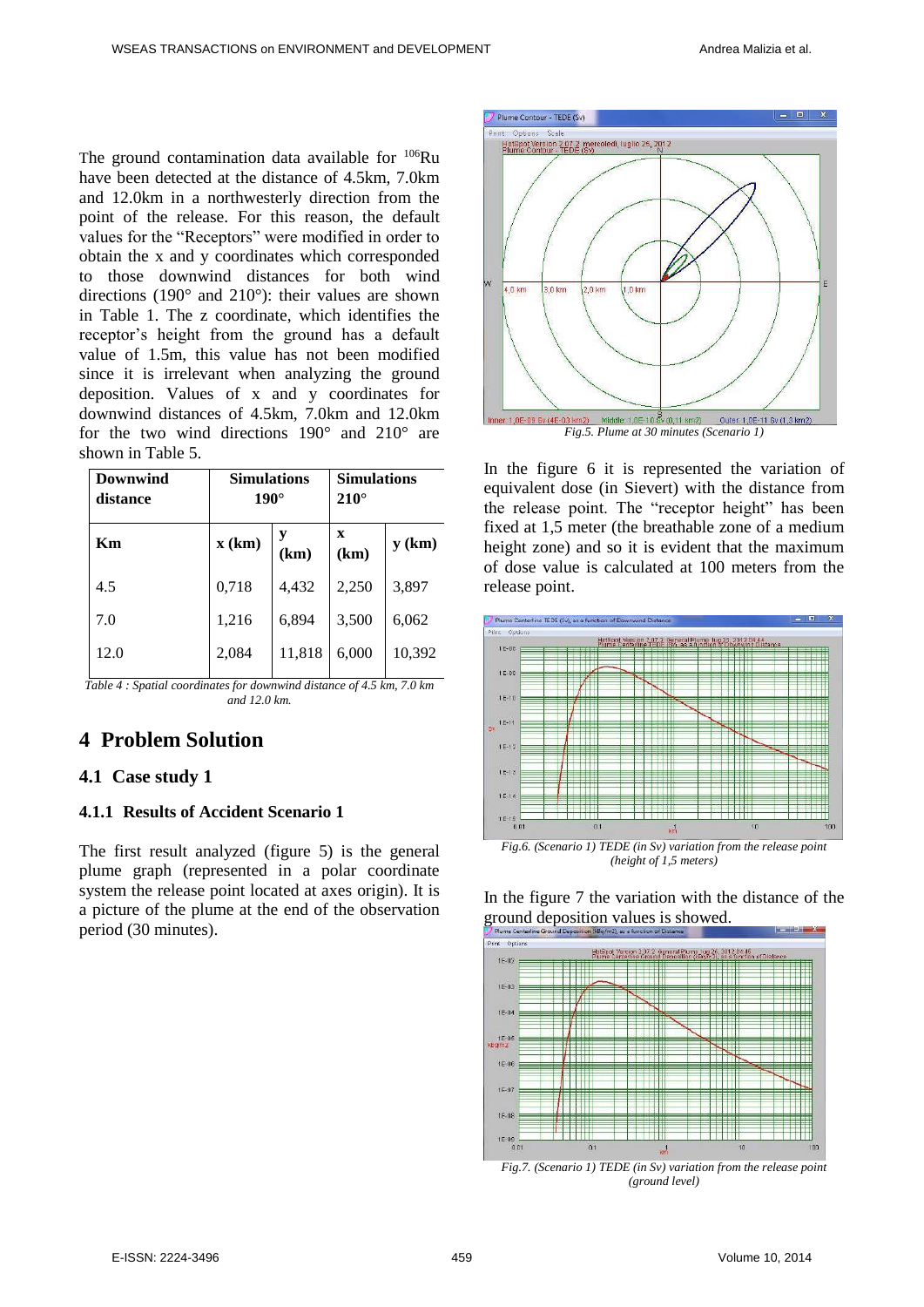The table 5 shows all the output values from HOT SPOT.

| DISTANCE<br>km                                                                                                                                                                        | TEDE<br>(SV)                                                                                                                                                                                                                                                           | RESPIRABLE<br>TIME-INTEGRATED<br>AIR CONCENTRATION<br>$(Bq-sec)/m3$                                                                                                                                                                                                                          | GROUND SURFACE<br>DEPOSITION<br>(kBq/m2)                                                                                                                                                                                                                                           | GROUND SHINE<br>DOSE RATE<br>(Sv/hr)                                                                                                                                                                                                                                            | ARRIVAL<br>TIME<br>(hour:min)                                                                                                                                                      |
|---------------------------------------------------------------------------------------------------------------------------------------------------------------------------------------|------------------------------------------------------------------------------------------------------------------------------------------------------------------------------------------------------------------------------------------------------------------------|----------------------------------------------------------------------------------------------------------------------------------------------------------------------------------------------------------------------------------------------------------------------------------------------|------------------------------------------------------------------------------------------------------------------------------------------------------------------------------------------------------------------------------------------------------------------------------------|---------------------------------------------------------------------------------------------------------------------------------------------------------------------------------------------------------------------------------------------------------------------------------|------------------------------------------------------------------------------------------------------------------------------------------------------------------------------------|
| 0.010<br>0,030<br>0,070<br>0.100<br>0,200<br>0,300<br>0.400<br>0.500<br>0,600<br>0.700<br>0.800<br>0,900<br>1,000<br>3.000<br>5,000<br>10,000<br>20,000<br>40.000<br>60,000<br>80,000 | $0.0E + 00$<br>$4,4E-15$<br>$5.0E - 10$<br>$1.4E - 09$<br>$1, 3E-09$<br>$7.3E - 10$<br>$4, 5E-10$<br>3.0E-10<br>$2,2E-10$<br>$1.7E-10$<br>$1, 3E-10$<br>$1.0E-10$<br>$8,6E-11$<br>$1, 2E-11$<br>$5.2E-12$<br>$1,8E-12$<br>$7.0E-13$<br>$3.0E-13$<br>1.9E-13<br>1,3E-13 | $0.0E + 00$<br>$1, 5E-03$<br>$1.5E + 02$<br>$3.9E + 02$<br>3,6E+02<br>$2.1E + 02$<br>$1.3E + 02$<br>$8.7E + 01$<br>$6, 3E + 01$<br>4,7E+01<br>$3.7E + 01$<br>$3.0E + 01$<br>$2.4E + 01$<br>$3.4E + 00$<br>$1.5E + 00$<br>$5,2E-01$<br>$2.0E - 01$<br>$8.5E - 02$<br>$5.3E - 02$<br>$3,8E-02$ | $0.0E + 00$<br>$2,2E-10$<br>$3.6E - 04$<br>$1.1E-03$<br>$1,1E-03$<br>$6, 2E - 04$<br>$3.9E - 04$<br>$2.6E - 04$<br>$1, 9E-04$<br>$1,4E-04$<br>$1.1E-04$<br>$8,9E-05$<br>$7.3E-05$<br>$1.0E-05$<br>$4.4E - 06$<br>$1, 5E-06$<br>$6,0E-07$<br>$2.6E - 07$<br>$1.6E-07$<br>$1, 2E-07$ | $0.0E + 00$<br>$0,0E+00$<br>$7.2E - 13$<br>$2.2E-12$<br>$2, 2E-12$<br>$1.2E-12$<br>$7.7E-13$<br>$5.2E - 13$<br>$3.7E-13$<br>$2.8E - 13$<br>$2.2E-13$<br>$1.8E-13$<br>$1.5E-13$<br>$2.1E-14$<br>$8.8E - 15$<br>$3,1E-15$<br>$1.2E - 15$<br>$5.1E-16$<br>$3.2E - 16$<br>$2.3E-16$ | <00:01<br><00:01<br>00:01<br>00:01<br>00:01<br>00:01<br>00:02<br>00:02<br>00:03<br>00:03<br>00:04<br>00:05<br>00:05<br>00:16<br>00:27<br>00:55<br>01:51<br>03:42<br>05:33<br>07:24 |
|                                                                                                                                                                                       | $T1$ $T/2$                                                                                                                                                                                                                                                             | $\cdots$                                                                                                                                                                                                                                                                                     | $\epsilon$<br>$\mathbf{r}$<br>$\sim$                                                                                                                                                                                                                                               | $\mathbf{r}$ and $\alpha$ and $\alpha$ and $\alpha$                                                                                                                                                                                                                             |                                                                                                                                                                                    |

*Tab.5. (Scenario 1) Output value from HOT SPOT* 

#### **4.1.2 Results of Accident Scenario 2**

The Accident Scenario 2 presents a variation in meteorological conditions (the stability class D has been uploaded in this case). It has been selected to analyze variation between 2 stability classes different in terms of wind speed [10]. In the figure 8 the general plume is showed.



*Fig.8. Plume at 30 minutes (Scenario 2)* 

Moreover, the figure 9 and 10 show, respectively, the ground deposition with a receptor height of 1,5 meters (breathable area) and at ground level.



*Fig.9. (Scenario 2) TEDE (in Sv) variation from the release point (height of 1,5 meters)* 



*Fig.10. (Scenario 2) TEDE (in Sv) variation from the release point (ground level)* 

#### **4.3 Results and Analysis**

The comparison between the two different scenarios shows that the plume area of Scenario 2 are wider than the one in Scenario 1 and the plume is extended in a larger surface but the contamination values are negligible for this second scenario.

The results of the case study 1 simulations show that the maximum value of contamination is detected at a distance of 130 meters from the release point (and is 9,61 x  $10^{-6}$  mSv). The maximum value of ground contamination is lower than  $1 \text{ Bq/m}^2$  (Scenario 1) and 10 Bq/m<sup>2</sup> (Scenario 2).

The figure 11 shows a projection of the possible fallout in case of accident (in the worst scenario in absence of wind). Taking into account the prevalent wind in the considered area, the fallout zone can been delimited by two red lines (see figure 10).



*Fig.11. Delimitation of the possible fallout zone* 

The cumulative dose obtained is  $6x10^{-2}$  Sv/year, that is a value lowest than the one imposed by Italian Law [22,23].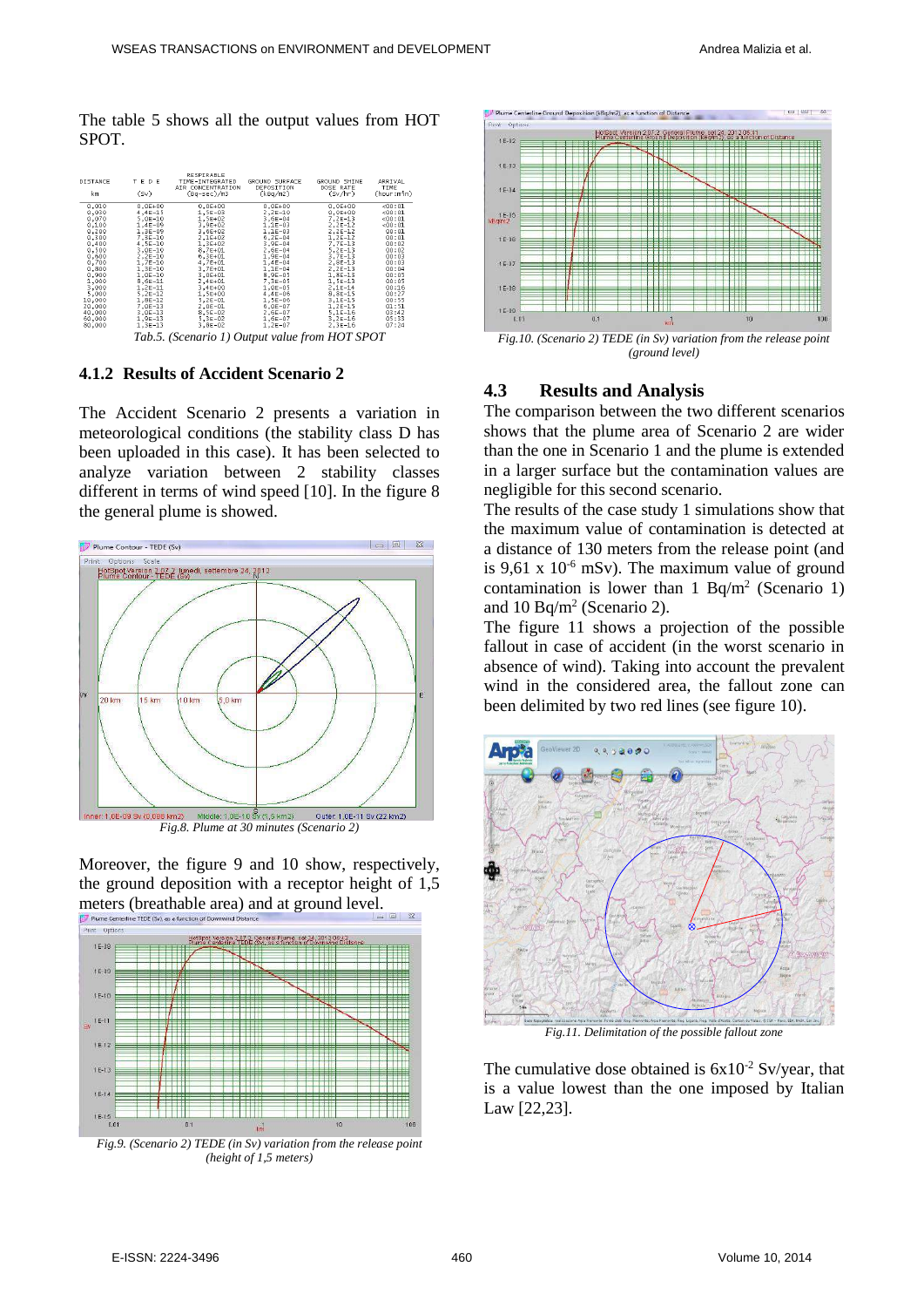#### **4.1 Case study 2**

The outputs generated by HotSpot with the sixteen combinations of values and options (Table 6) have been analyzed in order to find which combination was the more appropriate to describe the pattern and the amount of ground contamination with <sup>106</sup>Ru. As shown in Table 6 a wind speed of 5 ms-1 associated to the Pasquill stability class "D" and a sample time of 1 min give a good match with the experimental data (Figure 12). Figure 12 showed the values of activity (kBq∙m-2) for ground deposition of106Ru at distance of : 4.5 km; 7.0 km; 12.0 km, computed by the HotSpot code with the options and values for the 5ms-1 wind speed (left) showed the best match with the experimental data for the ground contamination with 106Ru across the path of the fallout at different distances from the RCW (right)

| Benchmark for ground contamination with <sup>106</sup> Ru |  |  |
|-----------------------------------------------------------|--|--|
|-----------------------------------------------------------|--|--|

|                            | Wind speed $5 \text{ m} \cdot \text{s}^{-1}$ | Wind speed 10 m·s <sup>-1</sup>    |
|----------------------------|----------------------------------------------|------------------------------------|
| Model                      | <b>General Explosion</b>                     | <b>General Explosion</b>           |
| Source<br>Term             |                                              |                                    |
| Radionuclide               | Ru-106 W 368.2                               | Ru-106 W 368.2                     |
| <b>Meteorology</b>         |                                              |                                    |
| $10$ -meter-<br>wind-speed | $5 \text{ m} \cdot \text{s}^{-1}$            | $10 \text{ m} \cdot \text{s}^{-1}$ |
| Stability<br><b>Class</b>  | D                                            | D                                  |
| Setup                      |                                              |                                    |
| Sample time                | 1 min                                        | 1 min                              |

**Downwind** 

**distance**

|      |                                   | $190^\circ$ |                         |           | $190^\circ$ |                                      |
|------|-----------------------------------|-------------|-------------------------|-----------|-------------|--------------------------------------|
| Кm   | $\mathbf x$<br>(km)               | y<br>(km)   | kBq·m <sup>-</sup><br>2 | X<br>(km) | y<br>(km)   | kBq·m<br>2                           |
| 4.5  | 0.718                             | 4,432       | 690                     | 0,718     | 4,432       | 700                                  |
| 7.0  | 1,216                             | 6,894       | 240                     | 1,216     | 6,894       | 310                                  |
| 12.0 | 2,084                             | 11,818      | 55                      | 2,084     | 11,818      | 110                                  |
|      |                                   | $210^\circ$ |                         |           | $210^\circ$ |                                      |
|      |                                   |             |                         |           |             |                                      |
| Km   | $\boldsymbol{\mathrm{X}}$<br>(km) | y<br>(km)   | kBq·m <sup>-</sup><br>2 | X<br>(km) | y<br>(km)   | kBq·m <sup>-</sup><br>$\overline{2}$ |
| 4.5  | 2,250                             | 3,897       | 380                     | 2,250     | 3,897       | 380                                  |
| 7.0  | 3,500                             | 6,062       | 130                     | 3,500     | 6,062       | 150                                  |

*Tab. 6: Option and values of the benchmark showing the best correlation with the experimental values for the ground contamination with 106Ru.*



*Figure 12 Values of activity (kBq∙m-2) for ground deposition of106Ru*  at distance of  $4.5$  km,  $7.0$  km and  $12.0$  km.

The HotSpot software also allows the user to visualize both the TEDE contour plots and Ground Deposition Contour Plots which show the downwind and crosswind contours for dose levels and for the extent of the deposition respectively, and the TEDE Graph and Ground Deposition graph which display the relative values as a function of plume centerline downwind distance. The Ground Deposition contour plots for the two scenarios described in table 6 are shown in figure 13.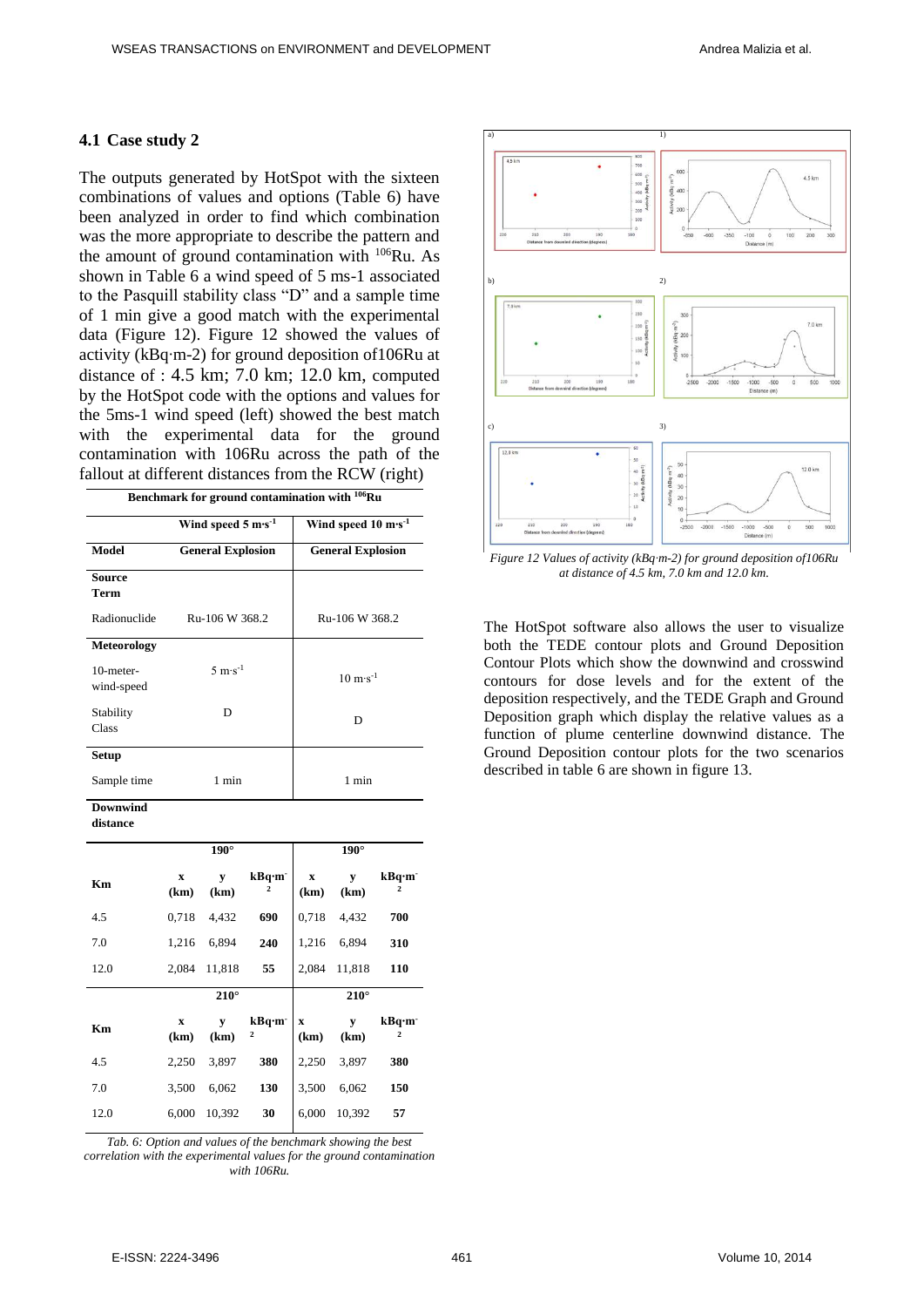a)



*Fig. 13: Ground Deposition contour Plot for the two scenarios described in table 5 for wind direction 190° (a) and 210° (b). The contour values for the plume are 7.0E+02 (inner), 2,5E+02 (middle) and 5E+01(outer) for direction 190° and 4.0E+2 (inner) 1.0E+02 (middle) and 2.0E+01 (outer) for direction 210* 

Outer: 2.00E+01 (17 km2)

Middle:  $1.00E + 0.2 (5.8 \text{ km})$ 

## **5 Conclusion**

er: 4.00E+02 (1.9 km2)

The simulation of the events and the evolution of the plume were realized through the hotspot software. This software takes into account the weather conditions, the wind direction, the stack height, respiration, but does not take into account the topography of the area, the presence of buildings and / or obstacles to the advancement of the plume and the presence any updrafts.

In the case studies that we have examined the area is flat and free of large buildings. Furthermore, the area is near the sea and it is not characterized by abnormal turbulences. According to that, the simulations improved should be closer to the reality. It should be said that the simulations performed with the software do not always consider all the parameters and variables that could affect the evolution of the plume. This code needs very little time for calculations (less than 1minute) and very conservative estimations can be obtaining starting from very few initial information. The authors can affirm that the software can be used as a useful DSS to assist the decision maker, but cannot fully replace it. In case of an accident, however, the real measurements should be carried out to verify the goodness of the simulated data.

Considering an event as the accident described, since the dose values calculated are very low (around an order of magnitude lower than the LAW limit), the approximations and the margin of error due to the simulation should not significantly alter the final results. At the conclusion of this study, we can say, with a good degree of reliability, that scenarios as the one proposed would constitute events without any radiological significance for the population and for the workers.

The Hot Spot code could certainly be used also in the processes of:

- Prevention:
- Risk planning;
- Support the decision-making process during the accidental events.

#### *References:*

[1] United Nations Scientific Committee on the Effect of Atomic Radiation (UNSCEAR). *Report sources and effects of ionizing radiation.* UNSCEAR Report to the General Assembly Volume II, Annex J, 2000.

[2] International Atomic Energy Agency (IAEA). *Summary Report on the Post-Accident Review Meeting on the Chernobyl Accident.* Safety Series 75, Vienna, 1986.

[3] International Atomic Energy Agency (IAEA). *Generic Models for use in assessing the impact of discharges of radioactive substances to the environment.* Safety Reports Series 19, Vienna, 2001.

[4] Voigt, G. and Fesenko, S. *Radioactivity in the environment. Remediation of contaminated environments.* Elsevier editor, 2009.

[5] Homann S.G. and Aluzzi F. *HotSpot Health Physics Codes Version 3.0 User's Guide*. National Atmospheric Release Advisory Center Lawrence Livermore. National Laboratory Livermore, CA 94550, 2013.

[6] International Commission on Radiological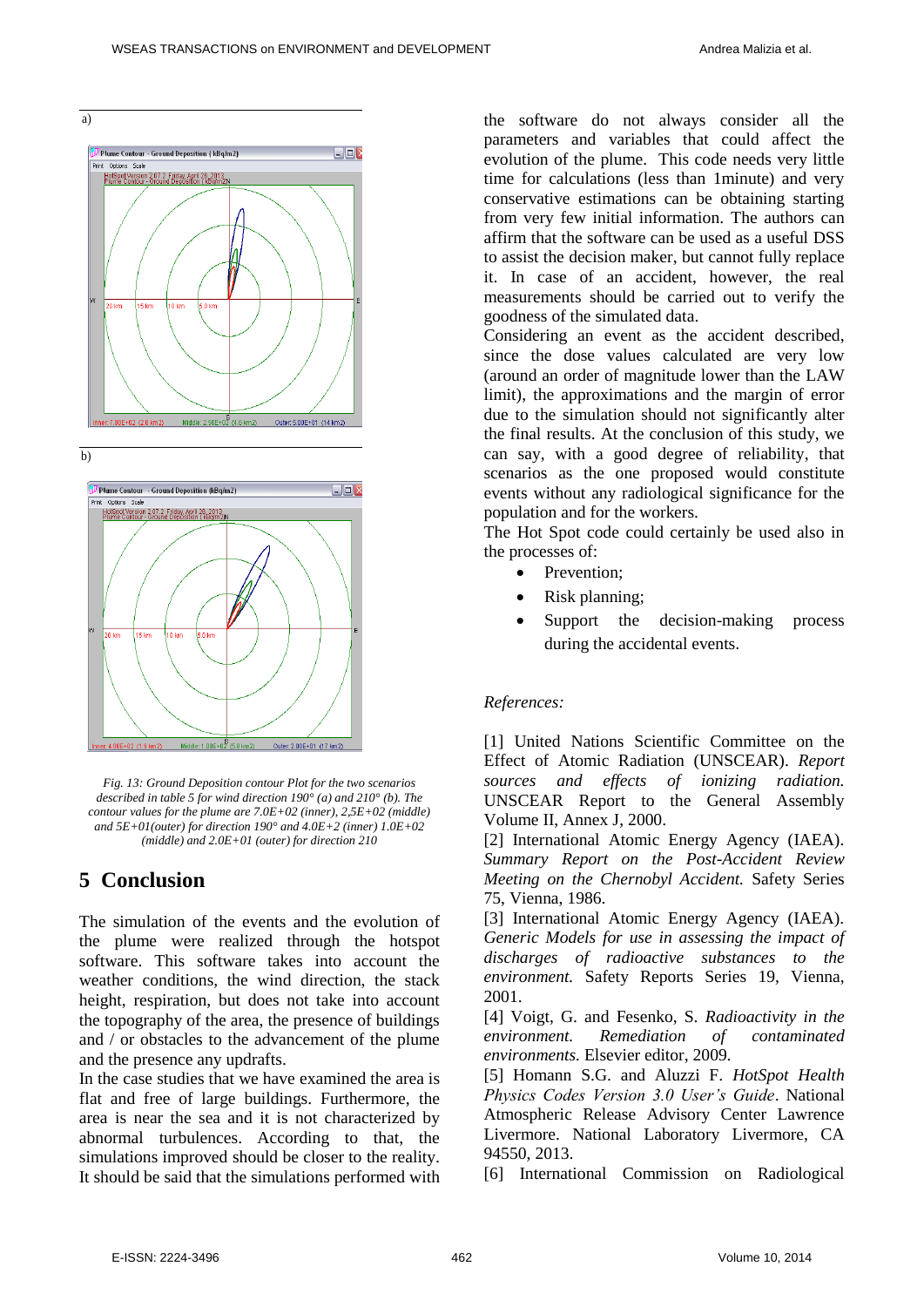Protection (ICRP). *Basis for Dosimetric Quantities Used in Radiological Protection.* ICRP, Ottawa, Canada, 2005.

[7] Environmental Protection Agency (EPA). *Limiting Values Radionuclide Intake and Air Concentration, and Dose Conversion Factors for Inhalation, Submersion, and Ingestion*. EPA, Federal Guidance Report 11, Washington DC, 1988. [8] Environmental Protection Agency (EPA). *External Exposure to Radionuclides in Air, Water, and Soil.* EPA, Federal Guidance Report 12, Washington DC, 1993.

[9] Environmental Protection Agency (EPA). *Cancer Risk Coefficients for Environmental Exposure to Radionuclides*. EPA, Federal Guidance Report 13, Washington DC, 1999.

[10] Rentai, Y. Atmospheric dispersion of radioactive material in radiological risk assessment and emergency response. *Progress in Nuclear Science and Technology*, Vol. 1, 2011, pp. 7-13.

[11] Bellecci, C., Gaudio, P., Gelfusa, M., Malizia A., M. Richetta, C., et al. Planetary boundary layer (PBL) monitoring by means of two laser radar systems: experimental results and comparison. *In Lidar technologies, techniques, and measurements for atmospheric remote sensing VI SPIE Conference*. Vol. 7832, 2010.

[12] Cenciarelli, O., Malizia, A., Marinelli, M., Pietropaoli, S., Gallo, R., et al. Evaluation of biohazard management of the Italian national fire brigade. *Defence S&T Technical Bullettin* Vol. 6, pp. 33-41, 2013

[13] Gallo, R., De Angelis, P., Malizia, A., Conetta, F., Di Giovanni, D., et al. Development of a georeferencing software for radiological diffusion in order to improve the safety and security of first responders. *Defence S&T Technical Bullettin* Vol. 6, pp. 21-32, 2013.

[14] Malizia, A., Lupelli, I., D'Amico, F., Sassolini, A., Fiduccia, A., et al. Comparison of software for rescue operation planning during an accident in a nuclear power plant. *Defence S&T Technical Bullettin* Vol. 5, pp. 36-45, 2012.

[15] Malizia, A., Quaranta, R., Mugavero, R., Carcano, R., Franceschi, G. Proposal of the prototype RoSyD-CBRN, a robotic system for remote detection of CBRN agents. *Defence S&T Technical Bullettin* Vol. 4, pp. 64-76, 2011.

[16-20] Malizia, A., Quaranta, R., Mugavero, R. CBRN events in the subway system of Rome: Technical-managerial solutions for risk reduction. Defence S&T Technical Bullettin Vol. 2, pp. 140- 157, 2010.

[17] Pazienza, M., Britti, MS., Carestia, M., Cenciarelli, O., D'Amico, F., et al. Use of Particle Counter System for the Optimization of Sampling, Identification and Decontamination Procedures for Biological Aerosols Dispersion in Confined Environment. *J Microb Biochem Technol* Vol. 6, pp. 43-48, 2013.

[18] Cacciotti, I., Aspetti, PC., Cenciarelli, O., Carestia, M., Di Giovanni, D., et al. Simulation of Caesium-137 (137Cs) Local Diffusion as a Consequence of the Chernobyl Accident Using Hotspot. *Defence S&T Technical Bullettin* Vol. 7, pp. 18-26, 2014.

[19] Sassolini, A., Malizia, A., D'Amico, F., Carestia, M., Di Giovanni, D., et al. Evaluation of the Effectiveness of Titanium Dioxide (TiO2) Self-Cleaning Coating for Increased Protection Against CBRN Incidents in Critical Infrastructures. *Defence S&T Technical Bullettin* Vol. 7, pp. 9-17, 2014.

[20] Manera, S., and Milani, D. *Pellet radioattivo – indagine radiometrica e considerazioni radioprotezione.* Università degli Studi di Pavia, 2009, http://www-3.unipv.it/safety/radio/pellet.pdf.

[21] International Atomic Energy Agency (IAEA). *Assessing radiation doses to the public from radionuclides in timber and wood products*. IAEA, Vienna, Austria, 2003.

[22] Decreto Legislativo 17 marzo 1995, n. 230. *Attuazione delle direttive 89/618/Euratom, 90/641/Euratom, 96/29/Euratom, 2006/117/Euratom in materia di radiazioni ionizzanti e 2009/71/Euratom, in materia di sicurezza nucleare degli impianti nucleari.* Gazzetta Ufficiale n.136 del 13-6-1995 - Suppl. Ordinario n. 74.

[23] Decreto Legislativo 26 maggio 2000, n. 241. *Attuazione della direttiva 96/29/EURATOM in materia di protezione sanitaria della popolazione e dei lavoratori contro i rischi derivanti dalle radiazioni ionizzanti.* Gazzetta Ufficiale n.203 del 31-8-2000 - Suppl. Ordinario n. 140.

[24] Malizia, A., Lupelli, I., Richetta, M., Gelfusa, M., Bellecci, C., Gaudio, P., "Safety analysis in large volume vacuum systems like tokamak: Experiments and numerical simulation to analyze vacuum ruptures consequences", Advances in Materials Science and Engineering, doi: 10.1155/2014/201831, 2014.

[25] Di Giovanni, D., Luttazzi, E., Marchi, F., Latini, G., Carestia, M., Malizia, A., Gelfusa, M., Fiorito, R., D'Amico, F., Cenciarelli, O., Gucciardino, A., Bellecci, C., Gaudio, P., "Two realistic scenarios of intentional release of radionuclides (Cs-137, Sr-90) - the use of the HotSpot code to forecast contamination extent",, WSEAS Transactions on Environment and Development, 10, 106-122, 2014.